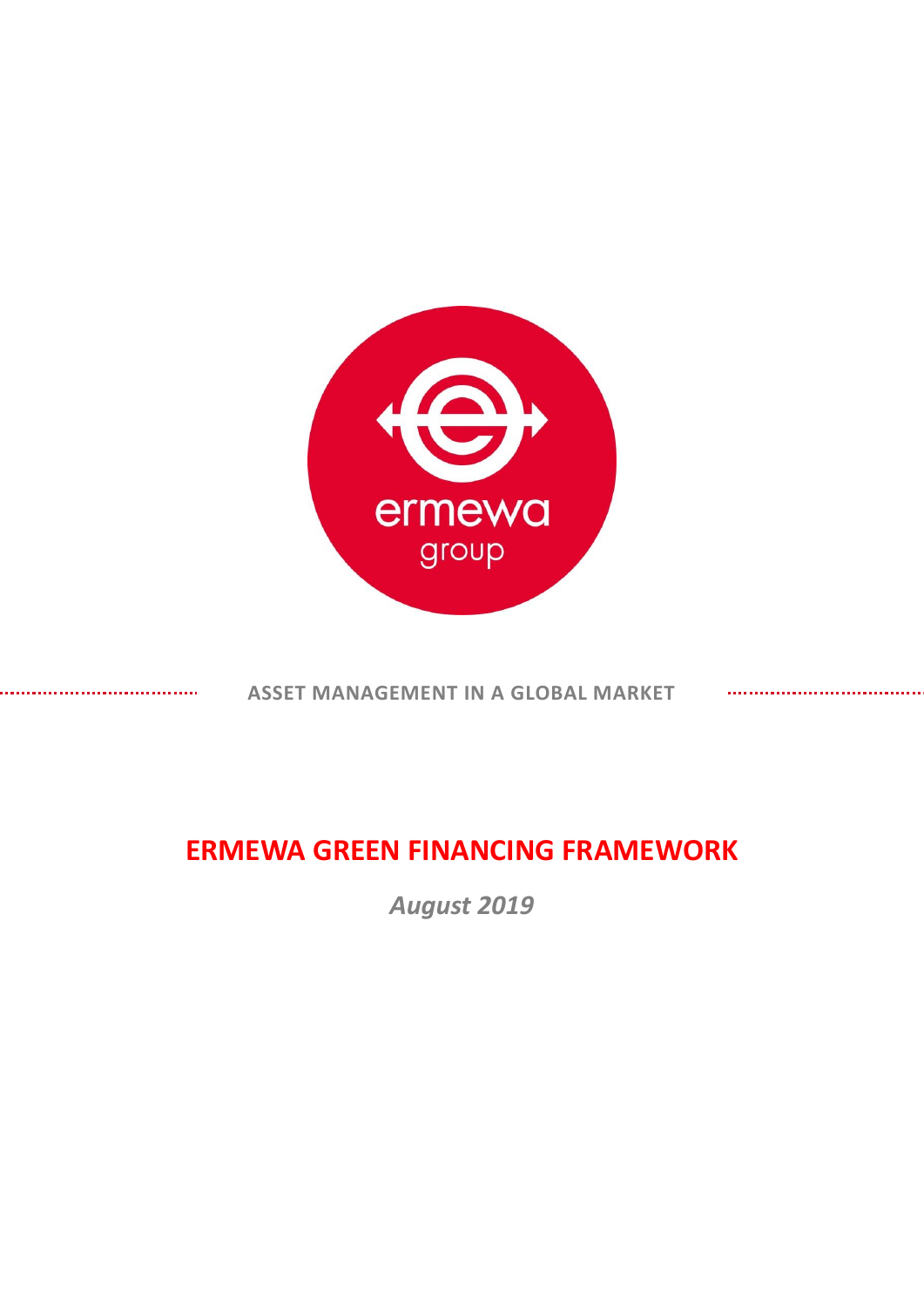### **1. Introduction**

Ermewa Group is one of the leading providers of railcar and tank container leasing across Europe (railcars) and globally (tank containers), whilst also offering assimilated railcar construction, refurbishment maintenance and repair services through a dedicated network of workshops in France.

The group focuses on three core pillars:

- **The railcars division:** with approximately 42,000 managed railcars (or "wagons"), it is the second largest railcar lessor in Europe with a market share of 17% and a strong presence across various sectors in major European countries. It also manages the second largest lessor fleet in Europe, with the largest fleet in France (48% market share) and a strong customer base of blue chip companies;
- **The tank containers division:** with approximately 57,000 managed tank containers, it is the joint global leader in the industry with a global market share of 20% (40% in special tank container and 30% gas tank container). It also has a global presence in more than 80 countries covering various segments;
- **The workshop division:** composed of 6 workshops strategically located around France which place the group as an undisputed leading position on the French market

The group is an independently managed, fully owned business lines of SNCF logistics, itself a whollyowned division of French National Railways SNCF. SNCF is also the holding company of SNCF Réseau which issued an inaugural Green Bond of €900m in October 2016 and has become a repeat issuer in the Green Bond market.



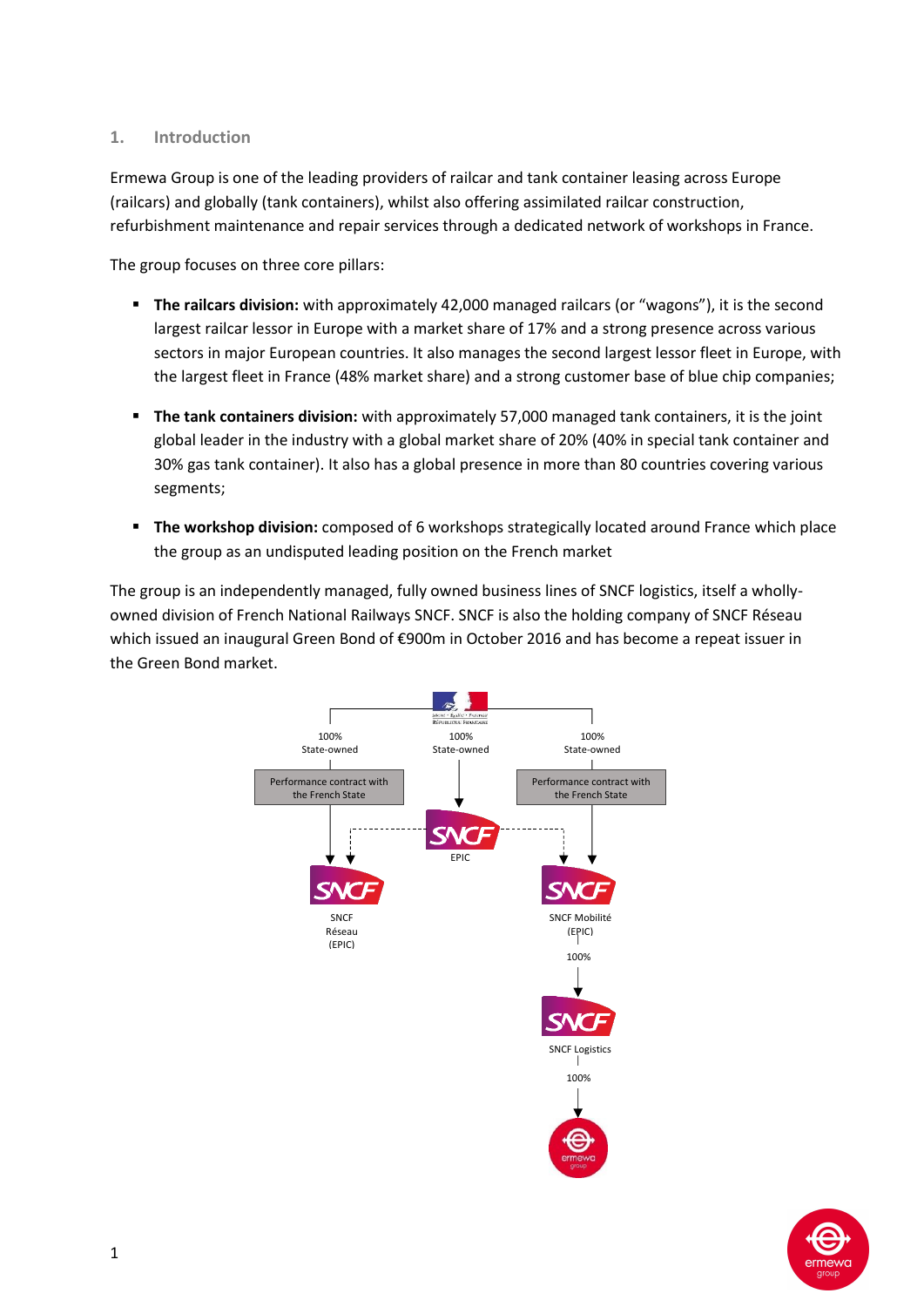#### **1.1. Ermewa's vision and mission**

The vision of the group is to contribute to rethinking the railway, placing safety and sustainable growth at the core of its business. Ermewa's mission is to guarantee the success of a rail-based supply chain. Pooling its resources and technologies and invest for its customers ensuring them optimal performance and safety.

These statements are further outlined in Ermewa's website in the group values presentation:

https://www.Ermewa-group.com/wp-content/uploads/v4.2\_W\_values\_ERGW18.pdf

#### **1.2. Ermewa's Ethical charter**

Sustainability and ethic are at the heart of Ermewa's decision process given the company certainty that environmental, social and governance topics have an impact on the long-term growth of the company. Ermewa aims to ensure that values and ethical principles are respected at all levels within the company following the charter below:

# ETHICAL CHARTER OF THE ERMEWA GROUP

For a responsible commitment combined with respect for our stakeholders

## **Responsibility towards civil society**

- We comply with laws and regulations.
- We actively manage risks in accordance with sustainable development principles and act in favour of greater environmental responsibility by reducing the overall impact of the transport industry on the planet.
- We respect personal commitments provided they do not involve the Group. We do not tolerate corruption nor encourage illicit practice.

## **Responsibility to our commercial partners**

- We are representatives of the commitment and values of the Group. We believe in free competition and respect our competitors.
- We do not accept gifts and advantages that would create a situation of obligation.
- We act properly and in an appropriate manner with our customers providing quality, fairness and confidentiality where appropriate.
- We confer importance to our partners sharing our ethical principles.

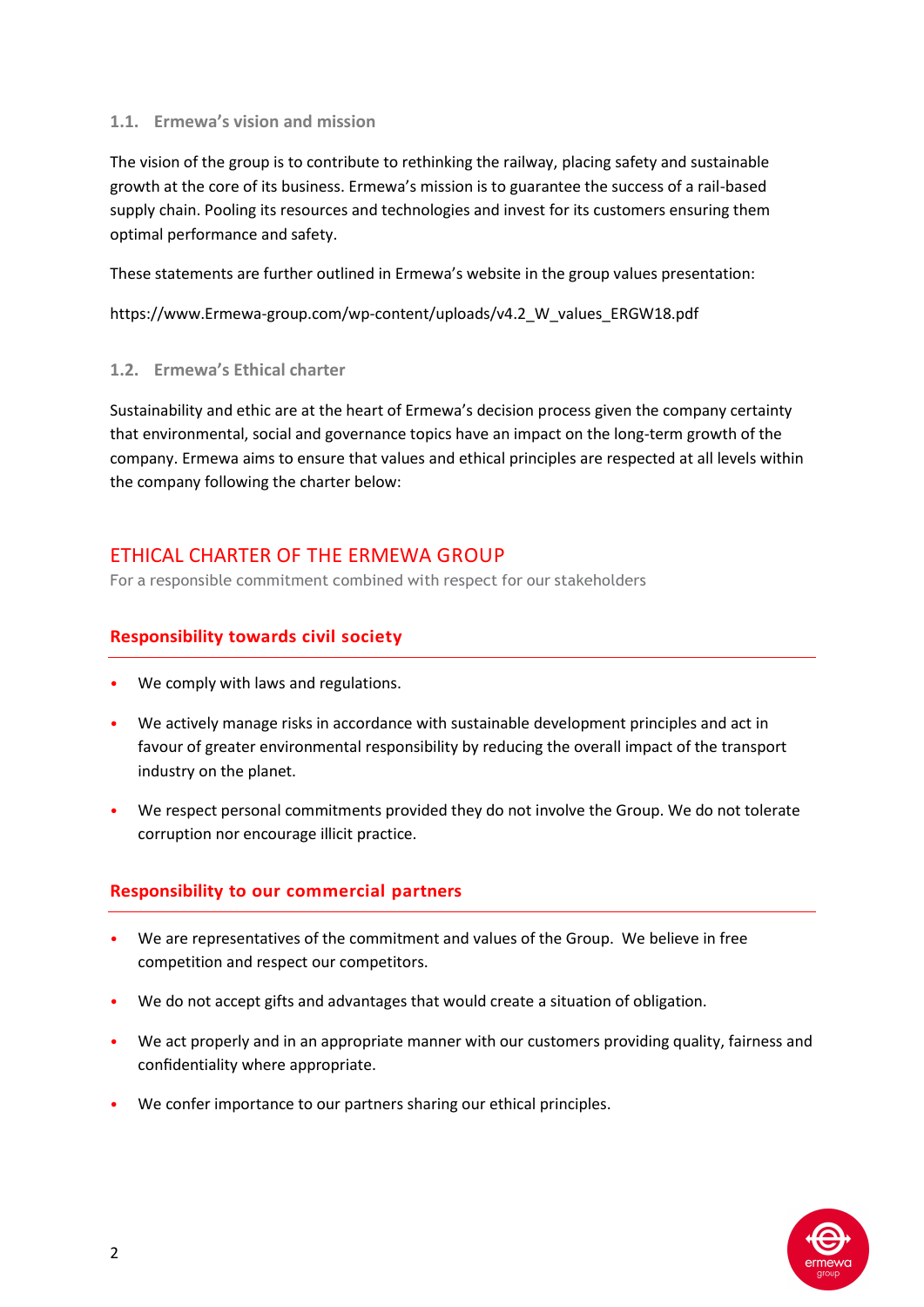### **Responsibility towards our group and our shareholders**

- We contribute to the enhancement of the Group's image by sharing the same environmental, social and governance values.
- We develop our business activities responsibly and we stand by our undertakings.
- We communicate reliable, complete and appropriate information concerning our business activity and results. We protect confidential documents and data.
- We respect and protect property made available to us.
- We avoid conflicts of interest or situations that may be perceived as such. We fulfil our employment contract conscientiously.

### **Responsibility towards our staff**

- We respect obligations arising from the law, statutes and contracts. We respect diversity and condemn all discrimination
- We promote mutual respect and do not tolerate harassment.
- We maintain a healthy, secure and harmonious working environment.
- We encourage our staff to consider the environmental consequences of their actions and seek to minimize the impact where its reasonably practicable
- $\bullet$  We respect the individual and his/her private life.
- We are committed to a policy of development and improvement of resources and competencies. We value expertise and support and encourage entrepreneurial spirit.

#### **1.3. Ermewa's management of Environmental and Social risks to operate its railcars:**

Ermewa must follow European directives that apply to the railcar's suppliers and their maintenance. First, during the homologation process of the railcar, the manufacturer must comply to the EU TSI's (Technical Specification of Interoperability Wagon and Noise) and be approved by the National Safety Authority. The railcar can be placed in service with the insurance that there is no risk regarding its design, conception or construction.

Moreover, during the life of the railcar, Ermewa who is the Entity in Charge of Maintenance (ECM) must make sure that its assets comply with their cycle of maintenance and are maintained by certified ECM entities (workshops). This allows Ermewa to ensure that no risk is taken regarding the client's using the railcars, the people working with the railcars and the environment.

Finally, regarding specific railcars transporting hazardous goods, Ermewa is following a directive called RID (Regulation concerning the International carriage of Dangerous goods). Thanks to this,

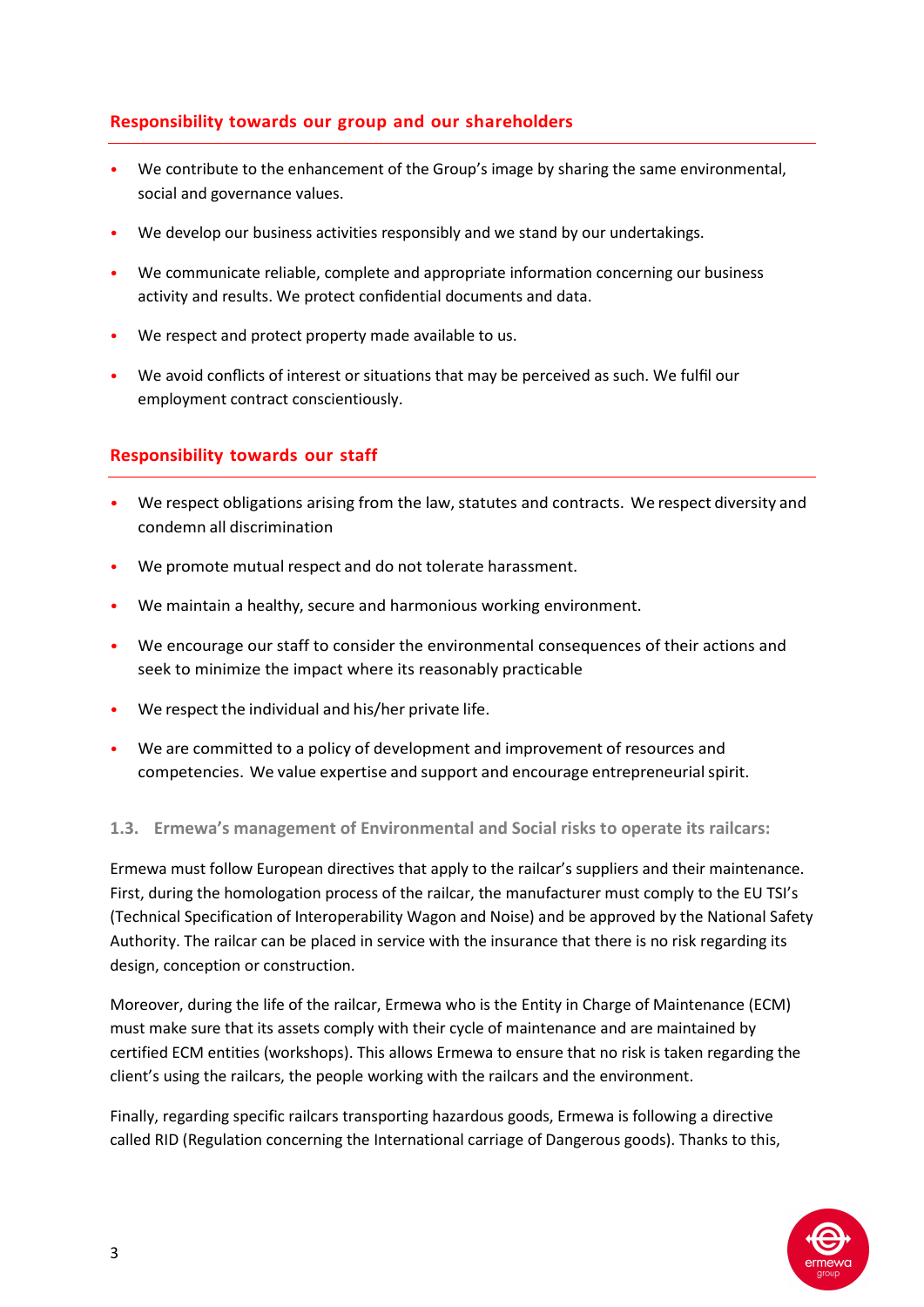Ermewa aims to avoid any potential risks for the environment or the people regarding the product transported.

## **1.4. Rationale for an Ermewa Green Financing issuance for its railcar division:**

Growth in international trade has been characterized by globalization and the associated geographical fragmentation on international production processes. Supply chains have become longer as logistics network link economic centres across all continents. The long-term impact of global trade on carbon dioxide and more generally greenhouse gas emissions have been largely ignored until recently.

As global freight transport relies heavily on fossil fuel propulsion whether by air, land or sea, rail appears to be the alternative to decarbonize the freight transport sector.

EU27 Greenhouse gas ("GHG") emissions target are presented as follow:

- <sup>2</sup> 2030 transport GHG emissions target should be the emission of 2008 reduced by 20%;
- 2050 transport GHG emissions target should be the emission of 2008 reduced by 70%

Also, the European commission made clear in "Roadmap to a Single European Transport Area  $(2011)^{1}$ " that the EU's transport system is not sustainable, and that change is essential if the GHG reduction targets the roadmap outlined for 2030 and 2050 are to be met. For freight, 30% of road freight over 300km should shift to other modes such as rail by 2030, and more than 50% by 2050.

In this context, Ermewa, as one of the leaders of rail freight transport, has the responsibility to push forward for cleaner investment strategy on the assets.

The current Green Financing Framework is aiming to support this strategy and the transition to a low carbon economy.

**2. A framework complying with Green Bond and Green Loan Principles**

#### **2.1. Use of proceeds**

The proceeds of Ermewa's Green Financing will solely be used to finance and / or refinance investments in acquisition of railcars contributing to one or several of the following environmental and sustainability objectives and meeting eligibility criteria, as described below.

## **Environmental and Sustainability objectives**

Energy transition and climate-change mitigation objectives

**Enhance modal shift to rail:** 



 $\overline{\phantom{a}}$ 

<sup>1</sup> https://eur-lex.europa.eu/legal-content/EN/TXT/PDF/?uri=CELEX:52011DC0144&from=EN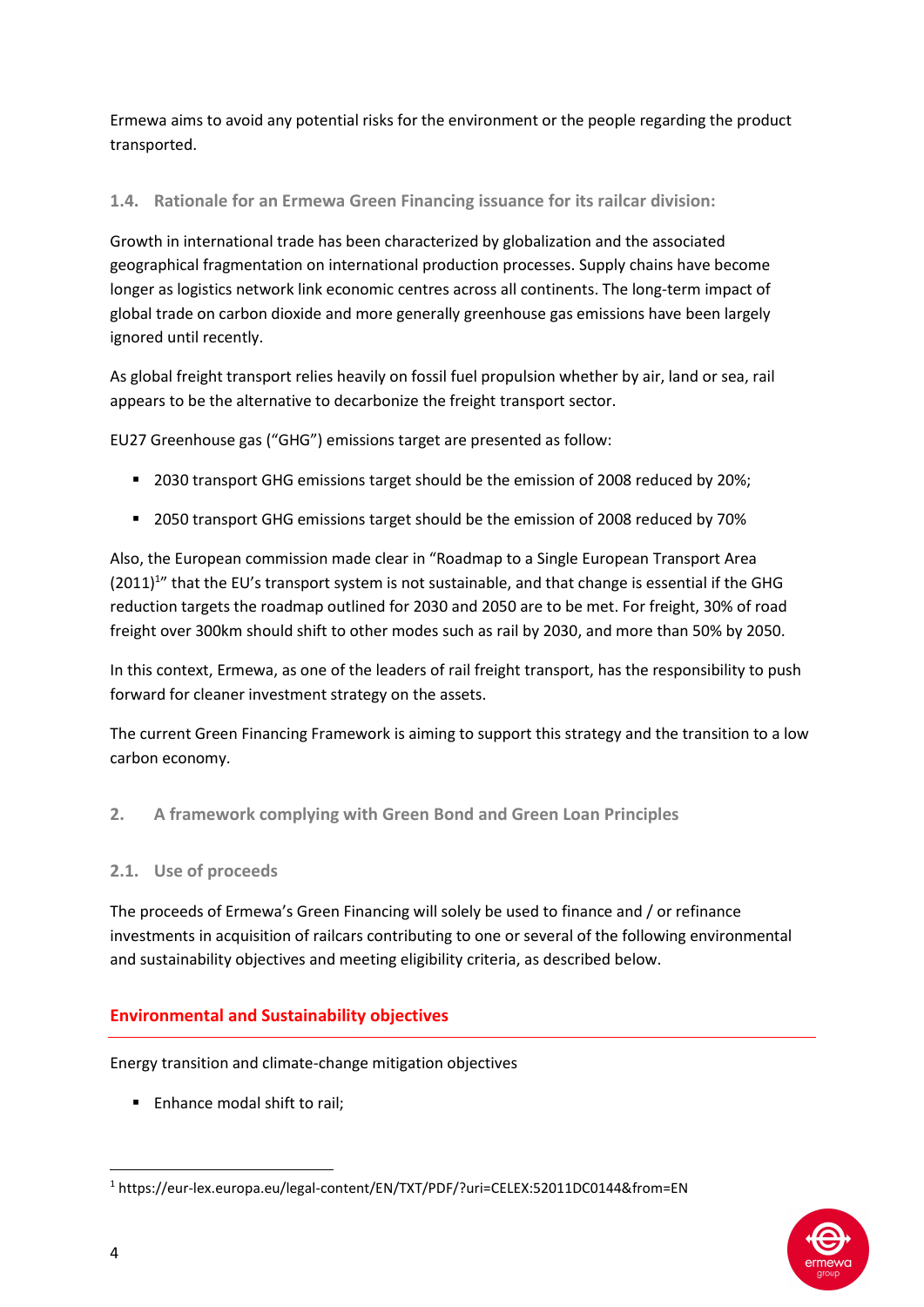■ Carbon emission reduction/avoidance

#### Sustainability objectives

- Transport-related noise reduction and / or control:
- Risk reduction for transportation of goods;
- Safety for clients and employees

# **Eligibility and Exclusionary Criteria**

#### Eligibility criteria

 Eligible Green Assets will be selected among Ermewa's railcars fleet categories that have not been excluded according to exclusionary criteria

### Exclusionary Criteria

 Eligible Green Assets will exclude all railcars which transport fossil fuels (oil, coal and natural gas) and petrochemicals products, or which are leased to clients which Ermewa evaluate to be non-green (i.e. fossil fuels and petrochemical companies)

Ermewa's railcar fleet has been divided into sub-categories that have been reviewed in detail depending on the products transported by each railcar.

#### **Sub-category 1: Cereals and sugar railcars**

This category includes all types of railcars transporting cereals and sugar only

#### **Sub-category 2: Flat railcars**

 This category embraces a lot of different types of railcars from wood transportation dedicated railcars to container carrier. All railcars that could transport coal or its derivatives and can carry containers have been excluded

#### **Sub-category 3: Powder railcars**

 These railcars can contain flour, lime or cement but also coal powder. Coal carriers are excluded from the selection

#### **Sub-category 4: Hopper railcars**

 This type of railcar is dedicated to the transportation of quarry products, sand, cereals and coal. Coal carriers are excluded.

#### **Sub-category 5: Gas railcars**

All railcars transporting hydrocarbons and fossil gas have been excluded from this category.

#### **Sub-category 6: Chemicals railcars**

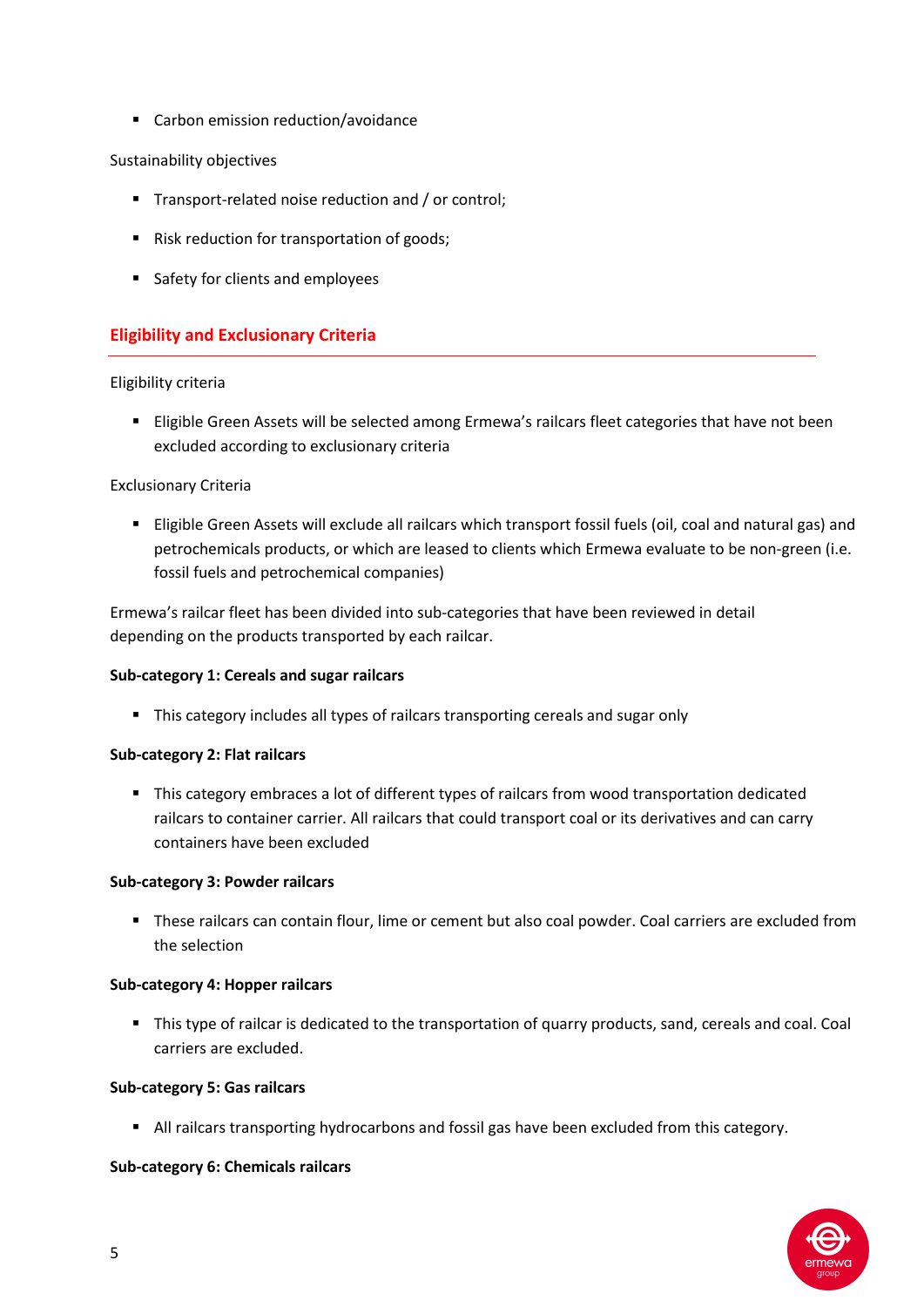In this category an in-depth analysis of both the clients and products transported has been necessary to select only the railcars transporting chemicals that are not from the petrochemical industry.

#### **Sub-category 7: Oil and fuels railcars**

**These railcars are excluded.** 

Eligible Green Assets may include:



## **2.2. Project evaluation and selection process**

Eligible Green Assets should meet the environmental and sustainability objectives of the Eligibility Criteria stated above. In order to follow and monitor the evolution of the Eligible Green Assets portfolio, Ermewa is aiming to implement an internal tracking system, with a specific "Green" flagging of railcars and products transported.

The finance department, the railcars business unit as well as the technical department will compose a dedicated Green Financing Committee. The Green Financing Committee is responsible for the initial allocation of Green Financing proceeds and will ensure it respects the selection criteria stated in previous sections, including application of exclusionary criteria.

The list of the Eligible Green Assets will be validated by Ermewa's Executive Committee.

The Green Financing Committee will annually review the composition of the Eligible Green Assets portfolio to provide an annual reporting.

## **2.3. Management of proceeds**

Pending the allocation to Eligible Green Assets, unallocated proceeds will be invested in accordance to Ermewa's liquidity guidelines, in cash, deposits or money market instruments. A segregated account will temporarily hold the unallocated proceeds and an Excel file will be used to track amount disbursed to Eligible Green Assets.